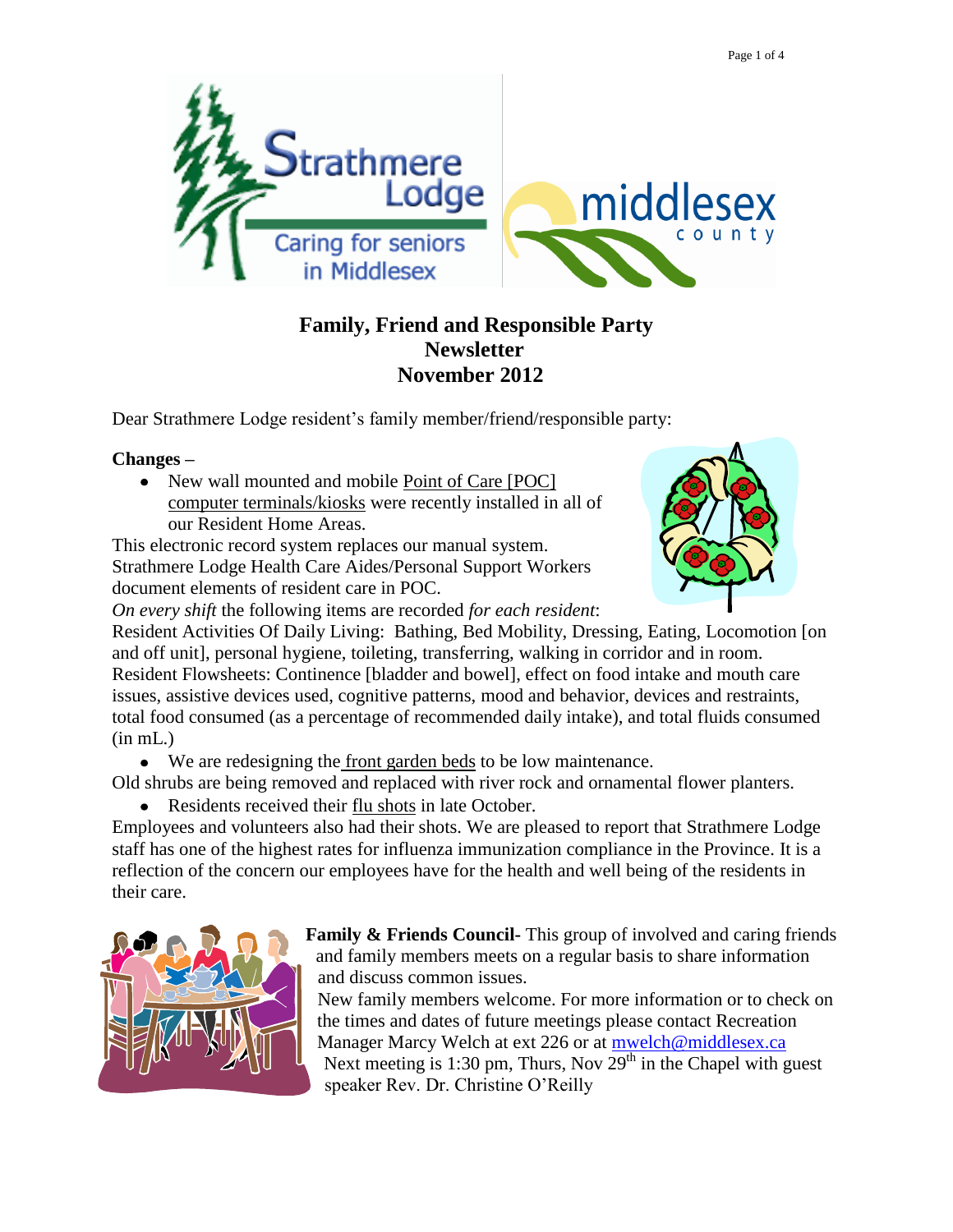**Feeling unwell? -** Please do not visit Strathmere Lodge if you or anyone in your home has a cold or symptoms of the "flu" [intestinal or respiratory].

While in the Home please be sure to use our waterless hand cleanser before and after visiting with your resident, upon entering, and as you are leaving our Home.

In the event of an outbreak here at the Lodge you are requested to restrict your visitation to only one individual in the Home in order to prevent cross-infections.

**Booking Family Dining Room and Conference Room** – Please reserve as far in advance as you can [especially for holidays] since booking is on a first come first served basis. Contact our reception desk 8:30 to 4:30, Monday to Friday to arrange.

**Movember –** You might have noticed that a few of the male staff at the Lodge have been nurturing and grooming facial hair. During the Month of November we have been growing moustaches and raising vital funds and awareness for men's health.



If interested in making a donation to support our team please go to: [http://mobro.co/StrathmereMoBros.](http://mobro.co/StrathmereMoBros)

**Family Photo Day** – Will be held on Sat, Dec. 8th from 10:00 am - 4:00 pm in the Chapel. To set – up a time contact Marcy Welch 519- 245- 2520 ext. 226 [mwelch@middlesex.ca.](mailto:mwelch@middlesex.ca) For more information regarding the photographers "KULA PHOTOGRAPGHY" please visit their website at [www.henrykulaphoto.cam.](http://www.henrykulaphoto.cam/)

**Annual Ladies Auxiliary Christmas Bazaar –** Saturday Dec. 3, 9:30 a.m. to 1:.00 p.m.

**Monthly Caregiver Support Group** – for family members of Strathmere Lodge residents living with Alzheimer's or related dementias.

The group meets on the  $4<sup>th</sup>$  Monday of each month [next meeting- Nov.  $26<sup>th</sup>$ . No meeting in December] from 6:30 to 8:00 p.m. in our Conference room.

If interested, contact Diane at VON ACSP [Alzheimer Community Support Program] (519) 245- 3170, or talk to our Recreation Manager, Marcy Welch at ext. 226.



**Donations –** Monetary donations to the Strathmere Lodge Ladies Auxiliary are always gratefully received, appropriately recognized, and tax deductible. If you wish to make a financial gift to the Auxiliary you can leave it at Reception or with Tuck Shop volunteers.

What a wonderful way to recognize someone's birthday, Christmas or other special occasion.

**Gifts to Strathmere Lodge Employees-** Our employees are generally not permitted to accept personal and individual gifts or tips from residents, their families, or suppliers, and this policy also applies at Christmas.

We hope this causes no offense since our intention is to ensure fair, equitable and nonpreferential treatment of all the residents of our Home.

However - a small box of chocolates, fruit, candies, cookies or similar, that can be shared by all of the employees working in the resident home area, the Department, or the whole Home, is always appreciated.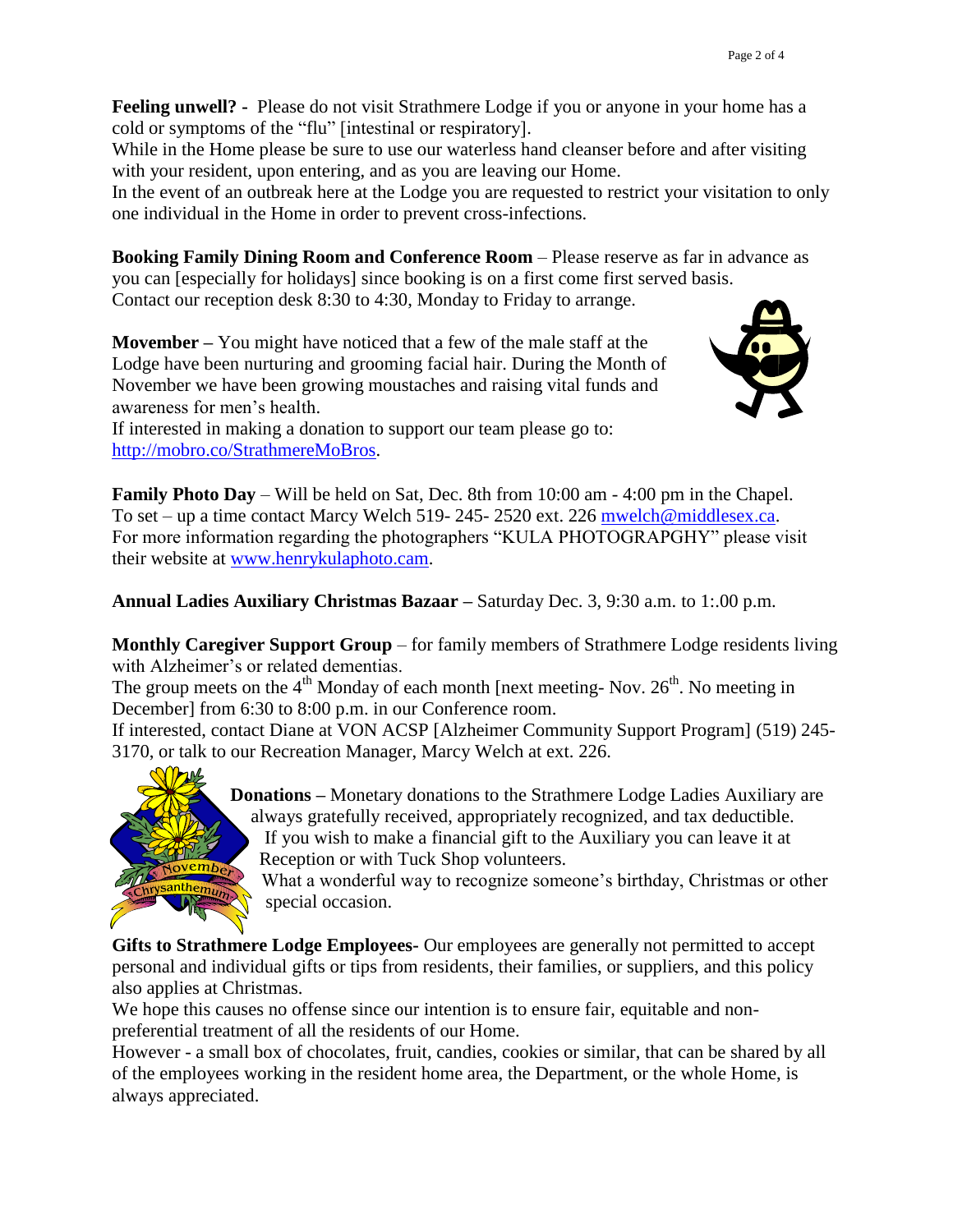

**Health Quality Ontario (HQO)** - is an independent agency dedicated to reporting to the public about the quality of Ontario's publicly funded health system, supporting continuous quality improvement, and promoting healthcare based on the best scientific evidence available. As part of this mandate, HQO reports on the quality of long-term care in Ontario through its long-term care public reporting website: [http://www.hqontario.ca/en/reporting/longtermcare.](file://srslsr204/torvidas/Council%20reports/--ESFSECEV-TY3013---------------------------------------------------------------------------)

HQO expanded Long Term Care [LTC] Home-level public reporting from only a few Homes in 2010, to 299 homes in 2012. Further expansion is underway: by the end of 2012, HQO will report quality indicator results for all 600+ Homes in Ontario. All Homes will be mandated to report on specific quality outcomes. These quality indicators relate to different aspects of longterm care quality, such as how effective and safe the care is. In brief, Quality indicators are measures that describe how well something is performing.

Strathmere Lodge made a visible commitment to transparency and accountability by volunteering, in early 2010, to publicly report its quality results on the HQO's website. By visiting the site, the general public can see how the Lodge and others Homes across Ontario have been doing on four key measures of quality: 1) Falls, 2) Incontinence, 3) Pressure Ulcers, and 4) the Use of Restraints.

The HQO site also includes provincial results for eight long term care quality indicators on topics such as Wait Times, Cognitive Function and Emergency Department Visits. These indicator results are not Home specific and are organized around five attributes of a highperforming healthcare system: accessible, effective, safe, appropriately resourced, and focused on population health.

The reporting periods for these results extend from April 1 of one year to March 31 of the next. The most recent results for 2011-2012 are therefore not completely current since they apply to the period April 1, 2011 to March 31, 2012.

The statistics on the HQO website indicate that Strathmere Lodge, while performing well or slightly below average in most areas, has room for improvement, specifically with the issue of physical restraints. The data for 2011-2012 shows a mild decline in restraint use from previous periods but reflects only the beginnings of the Lodge's efforts to reduce restraints in the Home and to properly record their use.

Much good work has been done by the staff through the Lodge's restraints-reduction program since the beginning of the year and we feel confident that this will be reflected in the next set of data.

**Activity Calendar –** Don't forget to pick up and check out the monthly Activity calendars [available in each RHA [Resident Home Area]] for events that you may find of interest and would like to attend along with your resident friend/family member.

You are encouraged to join us at anytime, especially for whole home activities such as:

Family Christmas Dinner – Wed. Dec. 12. [See attached information]

Entertainment by "The Goldies" – Dec  $4<sup>th</sup>$  at 2:00 pm

Mocha Shrine Band – Tues, Dec  $11<sup>th</sup>$  at 2:00 pm

Pierce Family Band on Fri, Dec 14<sup>th</sup> at 2:00 pm

Jentleman Jim entertains on Tues, Dec  $18<sup>th</sup>$  at 2:00 pm

Christmas Eve entertainment with Cam Denomme on Mon, Dec 24<sup>th</sup> at 2:00 pm.

New Years Eve Social with entertainment by Randy Grey on Mon, Dec 31<sup>st</sup> 2:00 pm